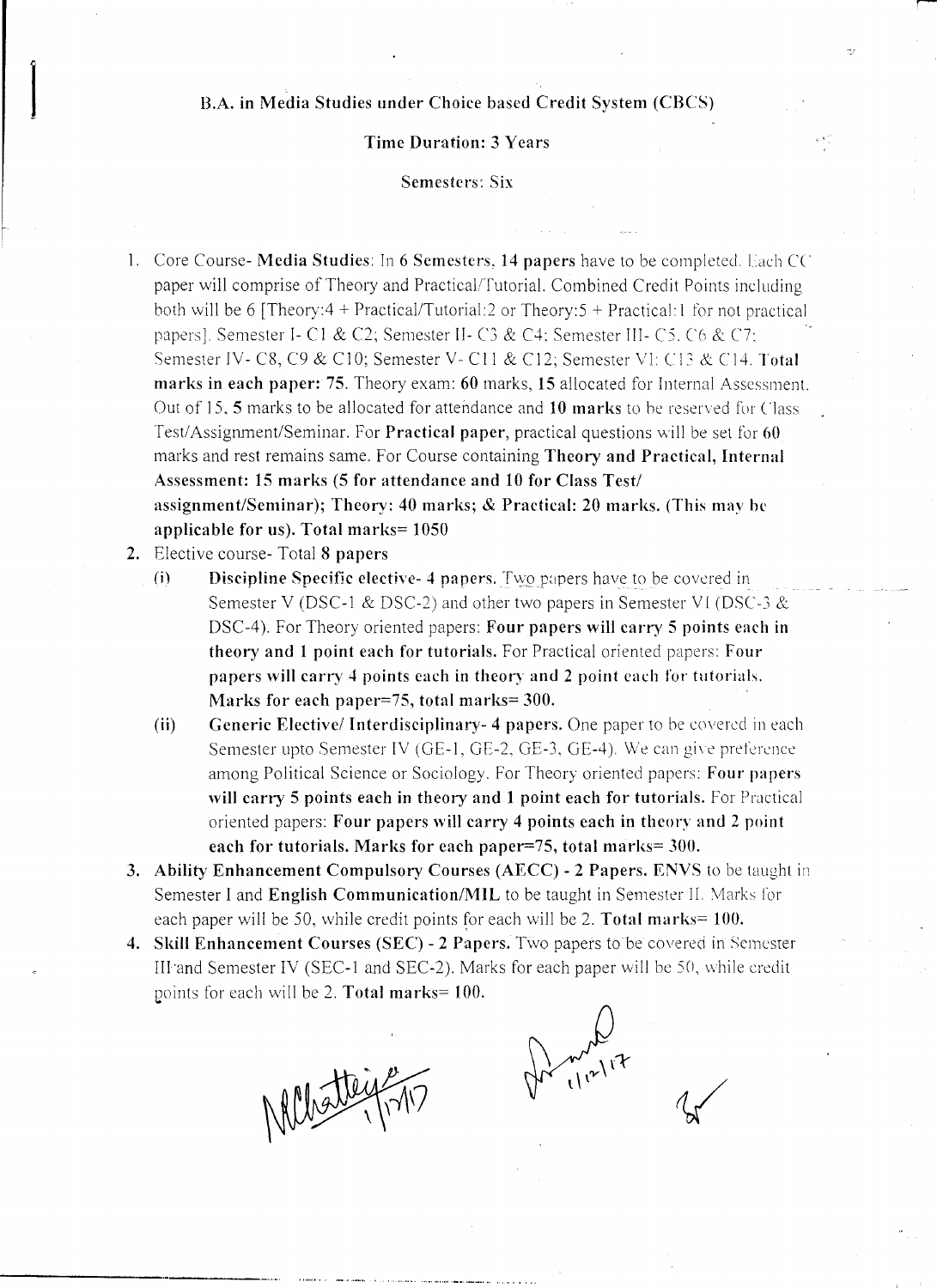# B.A. in Media Studies under Choice based Credit System (CBCS)<br>Time Duration: 3 Years<br>Semesters: Six

|                   | <b>CORE COURSE</b>                 | <b>ABILITY</b>     | <b>Syllabus-Top Sheet (2018)</b><br>SKILL | <b>DISCIPLINE</b> | <b>GENERIC</b>  |
|-------------------|------------------------------------|--------------------|-------------------------------------------|-------------------|-----------------|
|                   |                                    | <b>ENHANCEMENT</b> | ENHANCEMENT                               | <b>SPECIFIC</b>   | <b>ELECTIVE</b> |
|                   |                                    | <b>COMPULSORY</b>  | COUSE                                     | <b>ELECTIVE</b>   |                 |
|                   |                                    | <b>COURSE</b>      |                                           |                   |                 |
| <b>SEMESTER I</b> | C1-History of                      | <b>ENVS (50)</b>   |                                           |                   | Political       |
|                   | Journalism (75)                    |                    |                                           |                   | Science/        |
|                   | C <sub>2</sub> - Mass              |                    |                                           |                   | Sociology-GE-   |
|                   | Communication                      |                    |                                           |                   | 1(75)           |
|                   | (75)                               |                    |                                           |                   |                 |
|                   | <b>SEMESTER II   C3- Reporting</b> | English            |                                           |                   | Political       |
|                   | (75)                               | Communication      |                                           |                   | Science/        |
|                   | C4- Writing &                      | (50)               |                                           |                   | Sociology-GE-   |
|                   | Editing (75)                       |                    |                                           |                   | 2(75)           |
| <b>SEMESTER</b>   | C5-Film as a                       |                    | Videography                               |                   | Political       |
| $\mathbf{H}$      | Medium of                          |                    | Hands-On                                  |                   | Science/        |
|                   | Communication                      |                    | Training-SEC-1                            |                   | Sociology-GE-   |
|                   | (75)                               |                    | (50)                                      |                   | 3(75)           |
|                   | C6- Radio (75)                     |                    |                                           |                   |                 |
|                   | C7-Television                      |                    |                                           |                   |                 |
|                   | (75)                               |                    |                                           |                   |                 |
| SEMESTER          | $C8-$                              |                    | Video Editing                             |                   | Political       |
| IV                | Photography                        |                    | Practical-SEC-2                           |                   | Science/        |
|                   | (75)                               |                    | (50)                                      |                   | Sociology-GL-   |
|                   | C9- Advertising                    |                    |                                           |                   | 4(75)           |
|                   | & Marketing                        |                    |                                           |                   |                 |
|                   | (75)                               |                    |                                           |                   |                 |
|                   | C10-Public                         |                    |                                           |                   |                 |
|                   | Relations (75)                     |                    |                                           |                   |                 |
| SEMESTER          | C11-Indian                         |                    |                                           | Lifestyle         |                 |
| ۷                 | Cinema (75)                        |                    |                                           | Journalism-       |                 |
|                   | $C12-$                             |                    |                                           | DSE-1 (75)        |                 |
|                   | Community                          |                    |                                           | Event             |                 |
|                   | Media & PSB                        |                    |                                           | Management-       |                 |
|                   | (75)                               |                    |                                           | DSE-2 (75)        |                 |
| <b>SEMESTER</b>   | C13-Media                          |                    |                                           | Travel &          |                 |
| VI                | Laws & Ethics                      |                    |                                           | Tourism/Sports.   |                 |
|                   | (75)                               |                    |                                           | Journalism        |                 |
|                   | C14-Media                          |                    |                                           | DSE-3 (75)        |                 |
|                   | Economics&                         |                    |                                           | Dissertation-     |                 |
|                   | Management                         |                    |                                           | Documentary       |                 |
|                   |                                    |                    |                                           | Film-Making       |                 |
|                   |                                    |                    |                                           | DSE-4 (75)        |                 |

NAChontey

 $\frac{1}{(1+1)^{2}}$